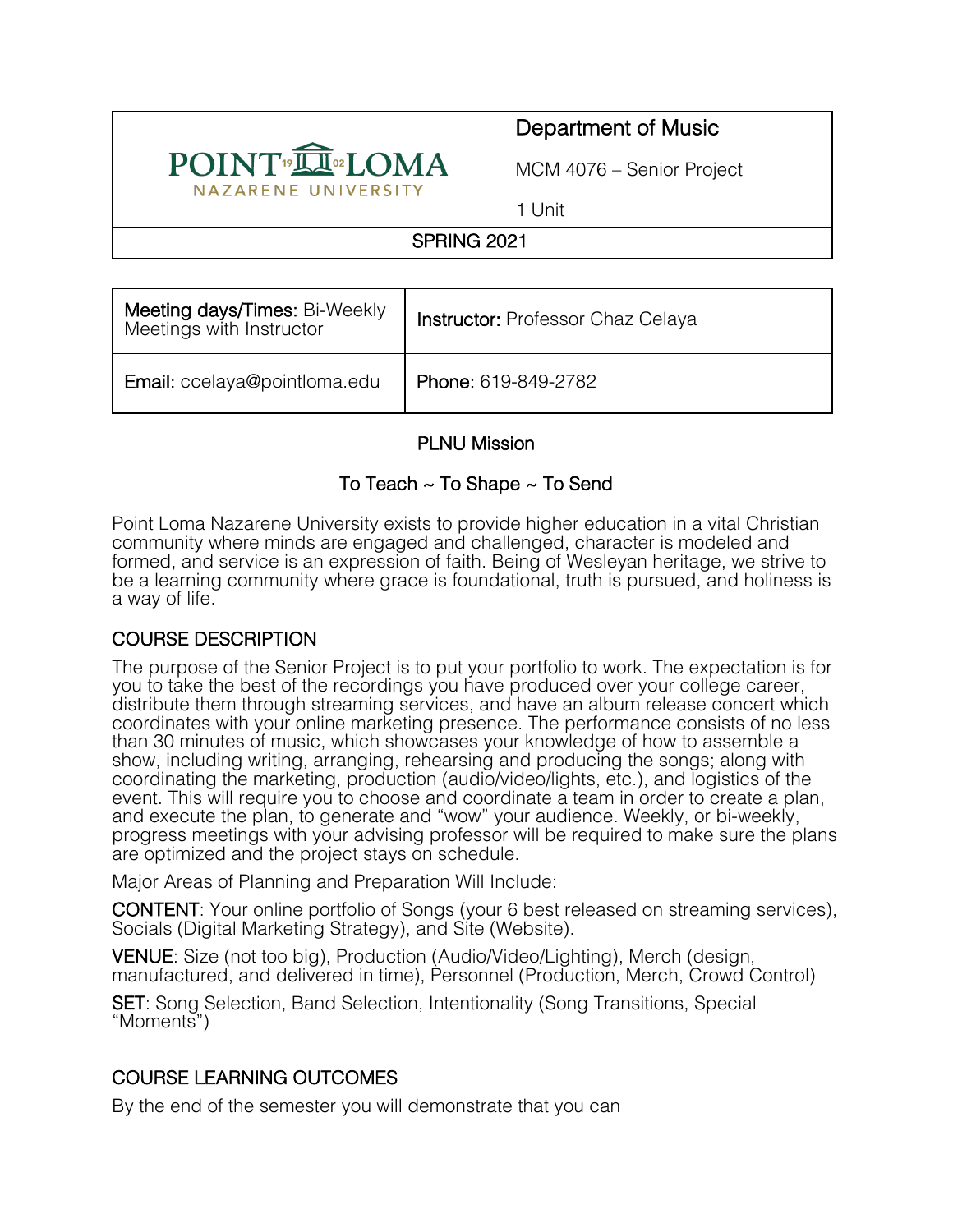• Demonstrate through a live concert, musical styles that present your musical interests and a public persona that plays to your strengths and personality.

• To create a 30-minute music set that would showcase your work for a label audition.

• To demonstrate that you can effectively lead a team and rehearse a band in order to produce a show with the help of a full band, marketing strategy, event coordinator, and sound and lighting technicians.

• To demonstrate your ability to musically and personally connect with an audience and generate a "buzz" and excitement for your music.

## RECOMMENDED STUDY RESOURCES

1) Mindi Abair, How To Play Madison Square Garden - A Guide To Stage Performance.

2) Ari Herstand, *How To Make It in the New Music Business: Practical Tips on* Building a Loyal Following and Making a Living as a Musician. 2<sup>nd</sup> Ed. (Liveright, 2019). ISBN: 978-1631494796

COURSE CREDIT HOUR INFORMATION<br>In the interest of providing sufficient time to accomplish the stated Course Learning Outcomes, this class meets the PLNU credit hour policy for a 1-unit class delivered over 15 weeks. It is anticipated that students will spend a minimum of 37.5 participation hours per credit hour on their coursework. For this course, students will spend an estimated 37.5 total hours meeting the course learning outcomes. The time estimations are provided in the Canvas modules.

## ASSESSMENT AND GRADING

Assignment Grade Weight Percentages:

Progress Meetings: 20%

Execution of the Album Launch, Marketing, and Concert: 80%

Grades will be based on the following:

Grade Scale Based on Percentages

| A 93-100 | $B + 87 - 89$ | $IC+77-79$  | ID+67-69    | $\mathsf{F}$ Less than 59 |
|----------|---------------|-------------|-------------|---------------------------|
| A-90-92  | B 83-86       | $ C 73-76$  | $ D 63-66 $ |                           |
|          | B-80-82       | $ C-70-72 $ | $ D-60-62 $ |                           |

# STATE AUTHORIZATION

State authorization is a formal determination by a state that Point Loma Nazarene University is approved to conduct activities regulated by that state. In certain states outside California, Point Loma Nazarene University is not authorized to enroll online (distance education) students. If a student moves to another state after admission to the program and/or enrollment in an online course, continuation within the program and/or course will depend on whether Point Loma Nazarene University is authorized to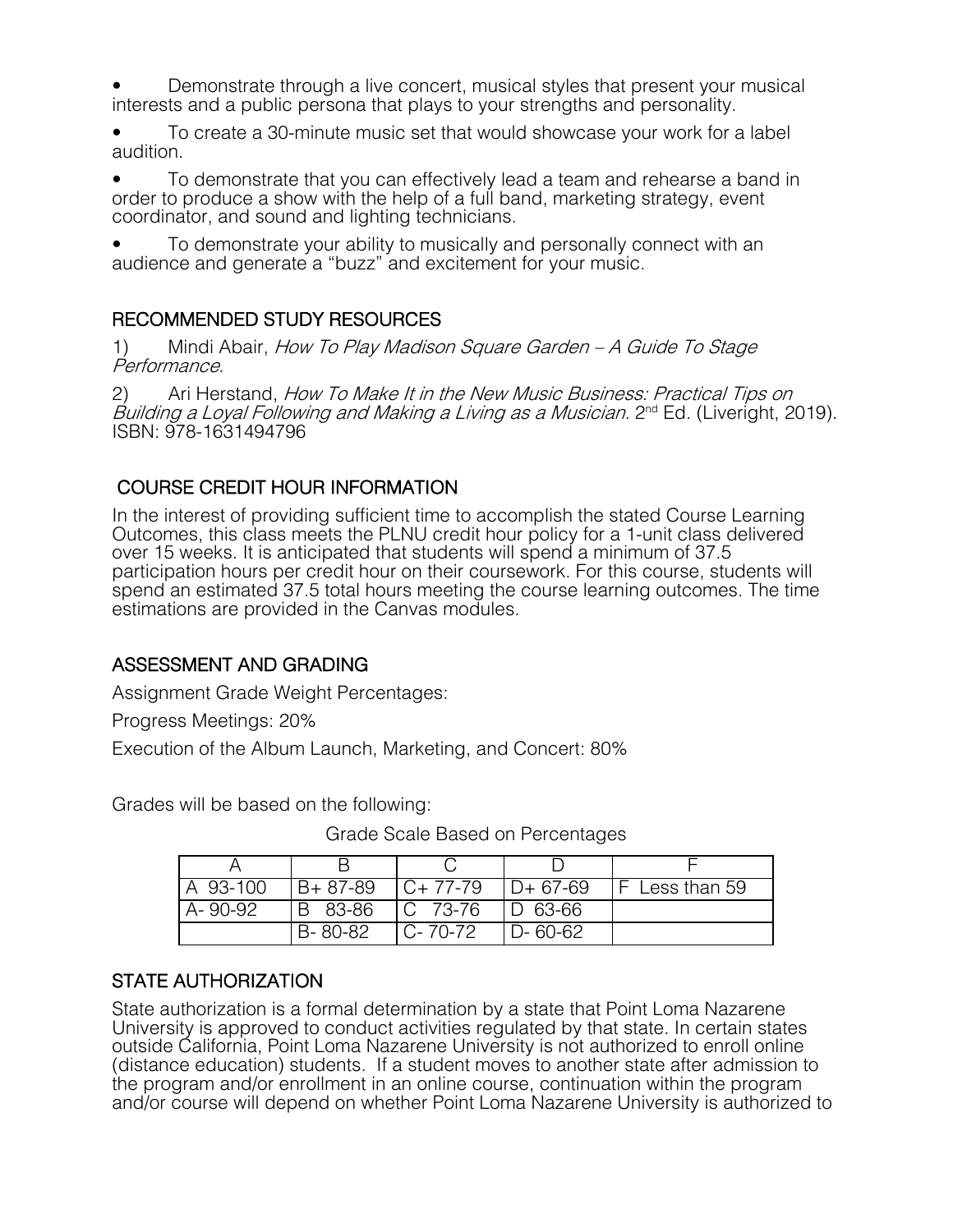offer distance education courses in that state. It is the student's responsibility to notify the institution of any change in his or her physical location. Refer to the map on State Authorization to view which states allow online (distance education) outside of California.

#### INCOMPLETES AND LATE ASSIGNMENTS

All assignments are to be submitted/turned in by the beginning of the class session when they are due—including assignments posted in Canvas. Incompletes will only be assigned in extremely unusual circumstances.

# PLNU COPYRIGHT POLICY

Point Loma Nazarene University, as a non-profit educational institution, is entitled by law to use materials protected by the US Copyright Act for classroom education. Any use of those materials outside the class may violate the law.

# PLNU ACADEMIC HONESTY POLICY

Students should demonstrate academic honesty by doing original work and by giving appropriate credit to the ideas of others. Academic dishonesty is the act of presenting information, ideas, and/or concepts as one's own when in reality they are the results of another person's creativity and effort. A faculty member who believes a situation involving academic dishonesty has been detected may assign a failing grade for that assignment or examination, or, depending on the seriousness of the offense, for the course. Faculty should follow and students may appeal using the procedure in the university Catalog. See Academic Policies for definitions of kinds of academic dishonesty and for further policy information.

# PLNU ACADEMIC ACCOMMODATIONS POLICY

While all students are expected to meet the minimum standards for completion of this course as established by the instructor, students with disabilities may require academic adjustments, modifications or auxiliary aids/services. At Point Loma Nazarene University (PLNU), these students are requested to register with the Disability Resource Center (DRC), located in the Bond Academic Center (DRC@pointloma.edu or 619-849-2486). The DRC's policies and procedures for assisting such students in the development of an appropriate academic adjustment plan (AP) allows PLNU to comply with Section 504 of the Rehabilitation Act and the Americans with Disabilities Act. Section 504 prohibits discrimination against students with special needs and guarantees all qualified students equal access to and benefits of PLNU programs and activities. After the student files the required documentation, the DRC, in conjunction with the student, will develop an AP to meet that student's specific learning needs. The DRC will thereafter email the student's AP to all faculty who teach courses in which the student is enrolled each semester. The AP must be implemented in all such courses.

If students do not wish to avail themselves of some or all of the elements of their AP in a particular course, it is the responsibility of those students to notify their professor in that course. PLNU highly recommends that DRC students speak with their professors during the first two weeks of each semester about the applicability of their AP in that particular course and/or if they do not desire to take advantage of some or all of the elements of their AP in that course.

## PLNU ATTENDANCE AND PARTICIPATION POLICY